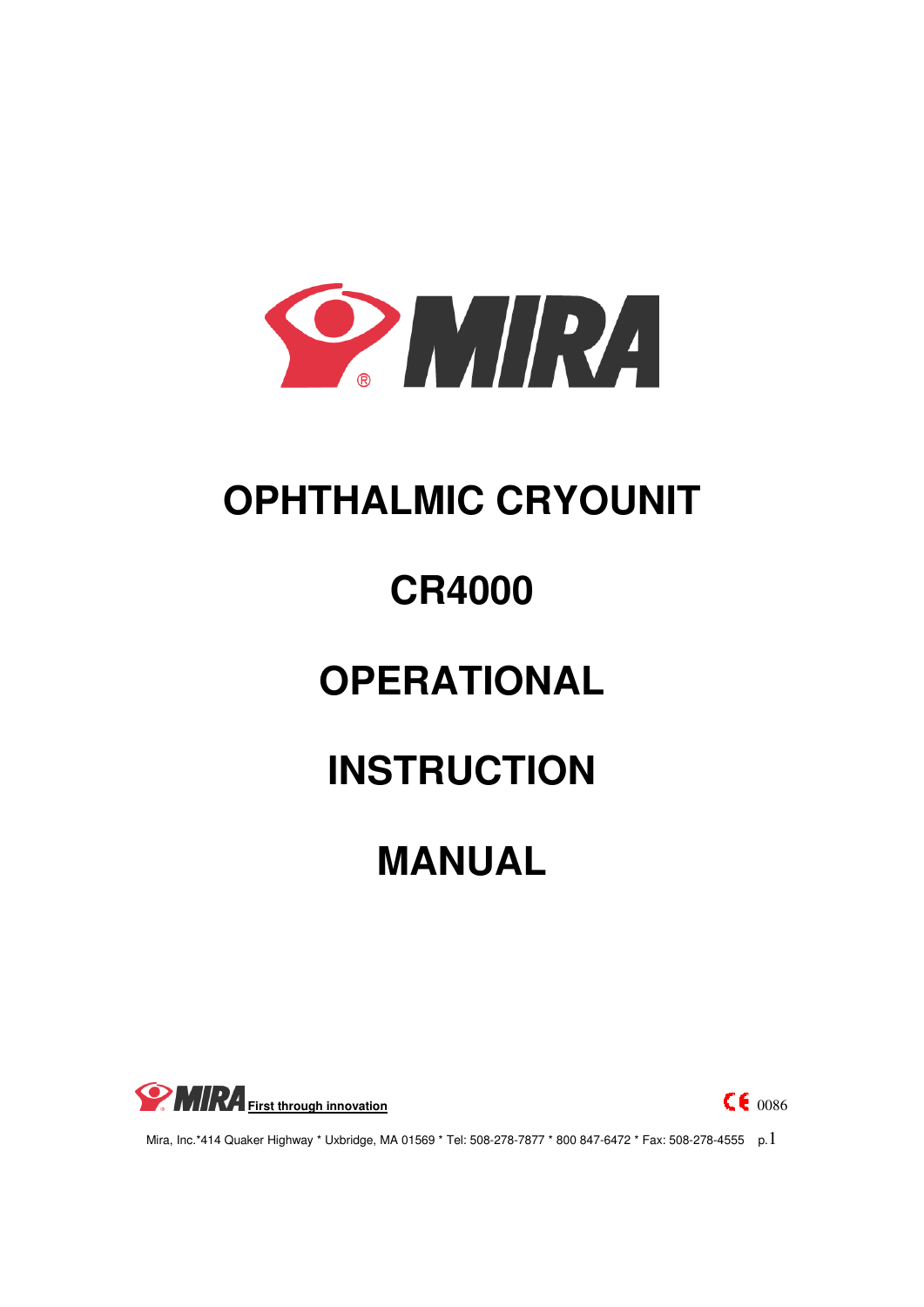# **Table of Contents**

| Section |      | Description                                                   | Page                                               |
|---------|------|---------------------------------------------------------------|----------------------------------------------------|
| 1.0     |      | Introduction                                                  | 3                                                  |
| 2.0     |      | <b>System Components</b>                                      |                                                    |
|         | 2.1  | <b>Base System</b>                                            | $\overline{\mathbf{3}}$<br>$\overline{\mathbf{3}}$ |
|         | 2.2  | Accessories                                                   | $\overline{\mathbf{3}}$                            |
| 3.0     |      | <b>General Component Descriptions</b>                         | $\overline{4}$                                     |
|         | 3.1  | Console                                                       | $\overline{4}$                                     |
|         |      | 3.1.1<br><b>Front Panel</b>                                   | $\overline{4}$                                     |
|         |      | <b>Rear Panel</b><br>3.1.2                                    | $\overline{\mathcal{A}}$                           |
| 3.2     |      | 60" High Pressure Hose (CR4260)                               | 5                                                  |
| 3.3     |      | Gas Cylinder Connector (CR43xx)                               | 5                                                  |
| 3.4     |      | Micro-fiber Filter Assembly/Sintered Metal Filter Assembly    | 5                                                  |
| 3.5     |      | Microfiber Filter Element and O-Ring replacement procedure    | 6                                                  |
| 3.6     |      | 25ft Scavenger Hose (CR4160){                                 | 6                                                  |
| 3.7     |      | Cryo Equipment Carrier Single/Dual Cylinder capacity (CR4150) | $\overline{7}$                                     |
| 3.8     |      | CR4000 Instructional Video (CR40x)                            | $8\,$                                              |
| 3.9     |      | <b>Ophthalmic Probes</b>                                      | $\,$ $\,$                                          |
| 4.0     |      | Initial Set Up Procedure                                      | $\,8\,$                                            |
| 5.0     |      | Foot Switch Operation                                         | $8\,$                                              |
| 6.0     |      | <b>Test Procedure</b>                                         | 9                                                  |
| 7.0     |      | <b>Pressure Reduction Regulators</b>                          | 11                                                 |
| 8.0     |      | Probe Care                                                    | 11                                                 |
|         | 8.1  | Use                                                           | 11                                                 |
|         | 8.2  | Cleaning                                                      | 11                                                 |
|         | 8.3  | Storage                                                       | 11                                                 |
|         | 8.4  | Sterilization                                                 | 11                                                 |
| 9.0     |      | <b>Coolant Information</b>                                    | 12                                                 |
| 10.0    |      | Safety Information                                            | 12                                                 |
|         | 10.1 | <b>Safety Features</b>                                        | 12                                                 |
|         | 10.2 | <b>General Safety Precautions</b>                             | 13                                                 |
| 11.0    |      | Shipping Information                                          | 14                                                 |
| 12.0    |      | <b>Product Specifications</b>                                 | 14                                                 |
| 13.0    |      | Warranty Information                                          | 15                                                 |
| 14.0    |      | Certificate of Conformance                                    | 15                                                 |
|         |      |                                                               |                                                    |

# Figures and Tables

| FIG. 1   | <b>Front and Rear Panels</b>                       |   |
|----------|----------------------------------------------------|---|
| FIG. 2   | CryoUnit Equipment Carrier – Dual Cylinder CR 4150 |   |
| Table I  | <b>Gas Cylinder Connectors</b>                     | 6 |
| Table II | Cryo probe Model Numbers                           |   |

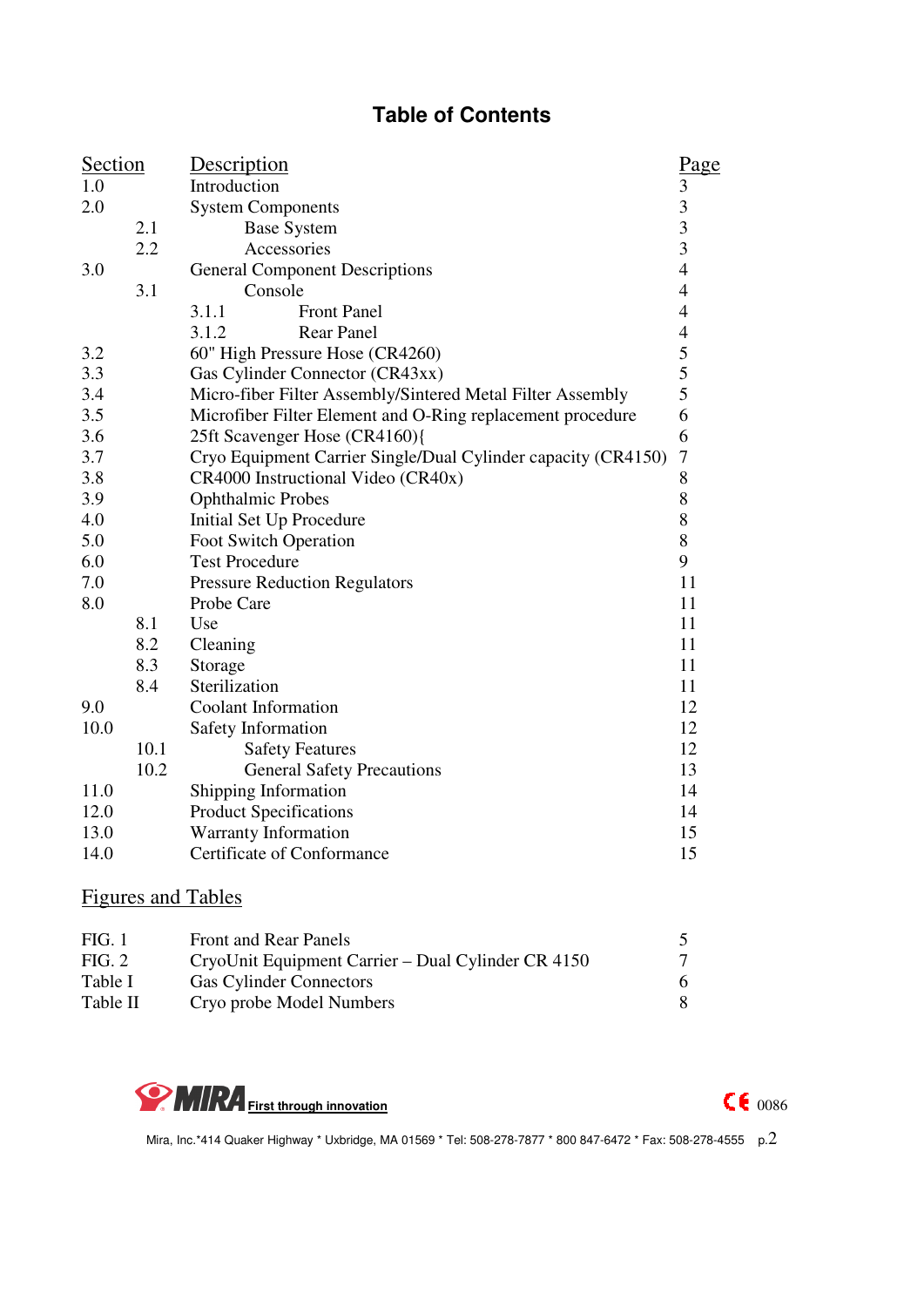#### **1.0 INTRODUCTION**

This manual should be reviewed with all personnel involved with CR4000 systems to insure proper and safe use.

The MIRA CR4000 and the interchangeable probes were designed to meet the exacting and practical needs of Ophthalmologists who perform Cryosurgery. The system rapidly freezes or defrosts probe tips while the ergonomically designed handles remain warm. It is non-electric, can be used with medical grade  $CO_2$  or  $N_2O$  (non-siphon cylinders) and has three pre-selected temperature settings. The unique design of the MIRA Cryo probe isolates the gas expansion chamber at the very tip of the probe, thereby assuring that freezing and defrosting the probe, thereby assuring that freezing and defrosting occurs only at the target area. Tip-only freeze also eliminates the need for an insulating boot, which can obscure the surgeon's view

#### **The MIRA CR4000 has a rapid freeze and defrost cycle available, providing greater control of application time.**

Temperature settings for both  $CO_2$  and  $N_2O$  allow for pre-selected tip temperatures. The choices of temperatures are -65, -35 and -5 (+/-5deg.C) for  $CO_2$  and -85, -55 and -25 (+/- 5 C) for  $N<sub>2</sub>O$ 

#### **2.0 SYSTEM COMPONENTS**

See section 3 for expanded descriptions. Contact your distributor or MIRA, Inc. for more information.

2.1 Base system

The MIRA CR4000 Ophthalmic Cryo System includes the Console, the Footswitch pedal and the following:

|         | CR40xx                          | -CR4000 instruction video (specify NTSC., PAL or SECAM)                    |
|---------|---------------------------------|----------------------------------------------------------------------------|
|         | CR4160                          | -25ft scavenger hose for system exhaust                                    |
|         | CR4260                          | -60 in. high-pressure hose for gas input                                   |
|         | CR43xx                          | -12 gas cylinder connector (section 3.3)                                   |
|         | CR4350                          | -12 Replacement filters and 6 "O" rings                                    |
| $2.2\,$ | Accessories                     |                                                                            |
|         | CR <sub>40</sub> x <sub>x</sub> | -CR4000 instruction video (specify NTSC, PAL or SECAM)                     |
|         | CR4150                          | -Dual Cylinder Cryo Carrier with switch-over valve, fittings, hoses and -- |
|         |                                 | -filter assembly                                                           |
|         | CR4270                          | -Protective Probe Tip Cap for CR40xx (specify probe type)                  |
|         | CR4360                          | $-30$ in. pressure hose (3)                                                |
|         | <b>CR4400</b>                   | -Micro-fiber Filter Assembly                                               |
|         | <b>CR5400</b>                   | -Sintered metal filter pack (3 plus 1 washer)                              |

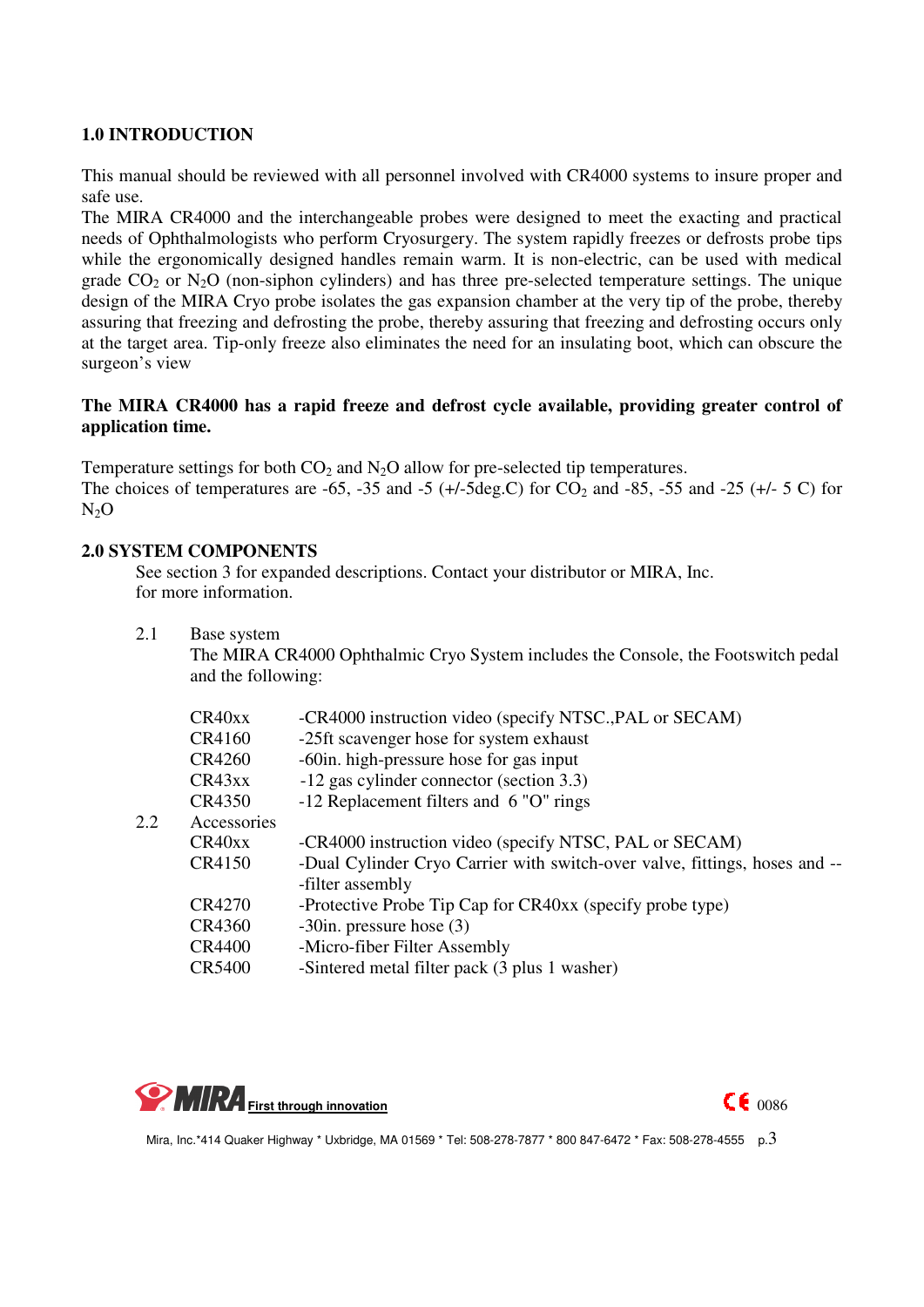# **3.0 GENERAL COMPONENT DESCRIPTIONS 3.1 Console**

#### **3.1.1. Front Panel (See Fig. 1)**

The front panel has an "ON/OFF" switch, a gas supply pressure gauge, a tip temperature selector and a probe receptacle.

Probes are connected to the console when the jack end is completely inserted into the receptacle.

The "ON/OFF" switch controls the flow of the gas supply coming into the console. The pressure gauge indicates supply pressure and **not** pressure to the probe.

When the "ON/OFF" switch is in the "OFF" position, the gas pressure gauge will indicate zero. In the "ON" position, the gauge indicator should be in the green zone (680-900psi) in order to achieve maximum efficiency. When cylinder pressure falls into the yellow zone (below 680 psi), the probe tip temperature may vary or be warmer than indicated. This indicates that the cylinder needs to be re-filled or changed. When a cylinder is heated above room temperature it may exceed maximum pressure 900psi (red zone). In this situation allow the cylinder to equilibrate to room temperature (Approx. 70° F) before using\*..

 The three position temperature selector controls the tip temperature and offers a choice of the following temperatures:

 $-65^\circ$ ,  $-35^\circ$  and  $-5^\circ$  (+/ $-5^\circ$  C) for CO<sub>2</sub>  $-85^\circ$ ,  $-55^\circ$  and  $-25^\circ$  (+/ $-5^\circ$  C) for N<sub>2</sub>O \* **CAUTION:** Do not exceed the following pressures when filling non-siphon gas cylinders. CO<sub>2</sub>: 850psi max @70°F  $N_2O$ : 730psi max. @ 70°F

#### **3.1.2 Rear Panel** (See Fig. 1)

The rear panel has a barbed hose fitting for the exhaust system, a threaded fitting for gas input and protected hoses which connect the consoles inner pneumatics for the foot switch actuator mechanisms**.** 

The exhaust system is for removing Nitrous Oxide  $(N_2O)$  or Carbon Dioxide  $(CO_2)$ from the treatment area. Connect one end of the supplied 25ft. scavenger hose to the barbed fitting and the other end to an aspiration system or operating room scavenger system The gas input is for Nitrous Oxide or Carbon Dioxide coming into the system from the cylinder. It is a 7/16-20 threaded fitting designed for use with the supplied high-presssurehose



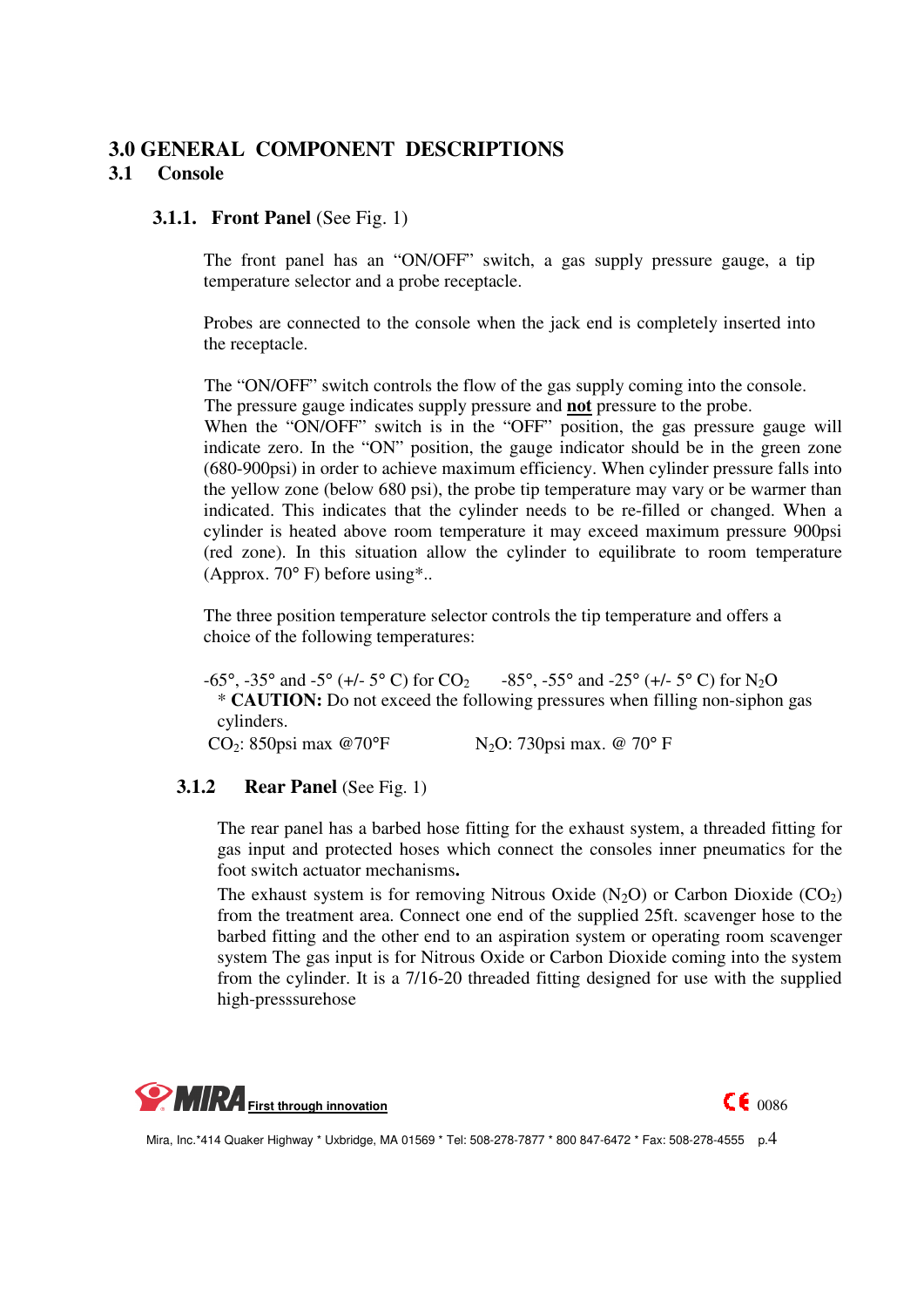

**Figure 1:** Front and Rear panels of the CR4000 Ophthalmic Cryo Console

#### **3.2 60" High Pressure Hose (CR4260)**

Both ends of the high pressure hose have 5/8 in. Hex nuts and 7/16-20 female pipe threads. Connect one end to the Cryo Console "gas input" on the rear panel and the other end to the gas cylinder filter connector assembly.

### **3.3 Gas Cylinder Connectors (CR43xx)**

N<sup>2</sup>O and CO<sup>2</sup> gas cylinders come in a variety of sizes and with different connector standards. Refer to "Table 1" for the gas cylinder connector that suits your application. If you are unsure or have any questions, contact your distributor or MIRA Inc.

MIRA gas cylinder connectors come in a choice of two configurations: Without Filter assembly: For use with Dual Cylinder Cryo Carriers that come with factory installed sintered metal filters.

With a Micro-fiber or sintered metal Filter assembly attached: For use with basic CR4000 systems.

IMPORTANT: Micro-fiber or sintered metal filters on the gas line will reduce the introduction of particulates into the system, therefore reducing the chance of malfunction.

#### **3.4 Micro-fiber Filter Assembly/Sintered Metal Filter Assembly**

A choice of the above filter systems is supplied with each system either separately; as part of a gas cylinder connector assembly; or factory installed in a Cryo carrier. These filter assemblies are critical elements of the MIRA ophthalmic Cryo CR4000 system. A leading cause of malfunction is the presence of particulates in the system. These particulates originate from the gas supply and must be filtered in order to achieve proper system performance. Replacement Filters; Micro fiber (packs of 12) or Sintered Metal (packs of 3) along with replacement O-Rings are supplied with each system. Replacement filter packs are available from MIRA or your distributor.



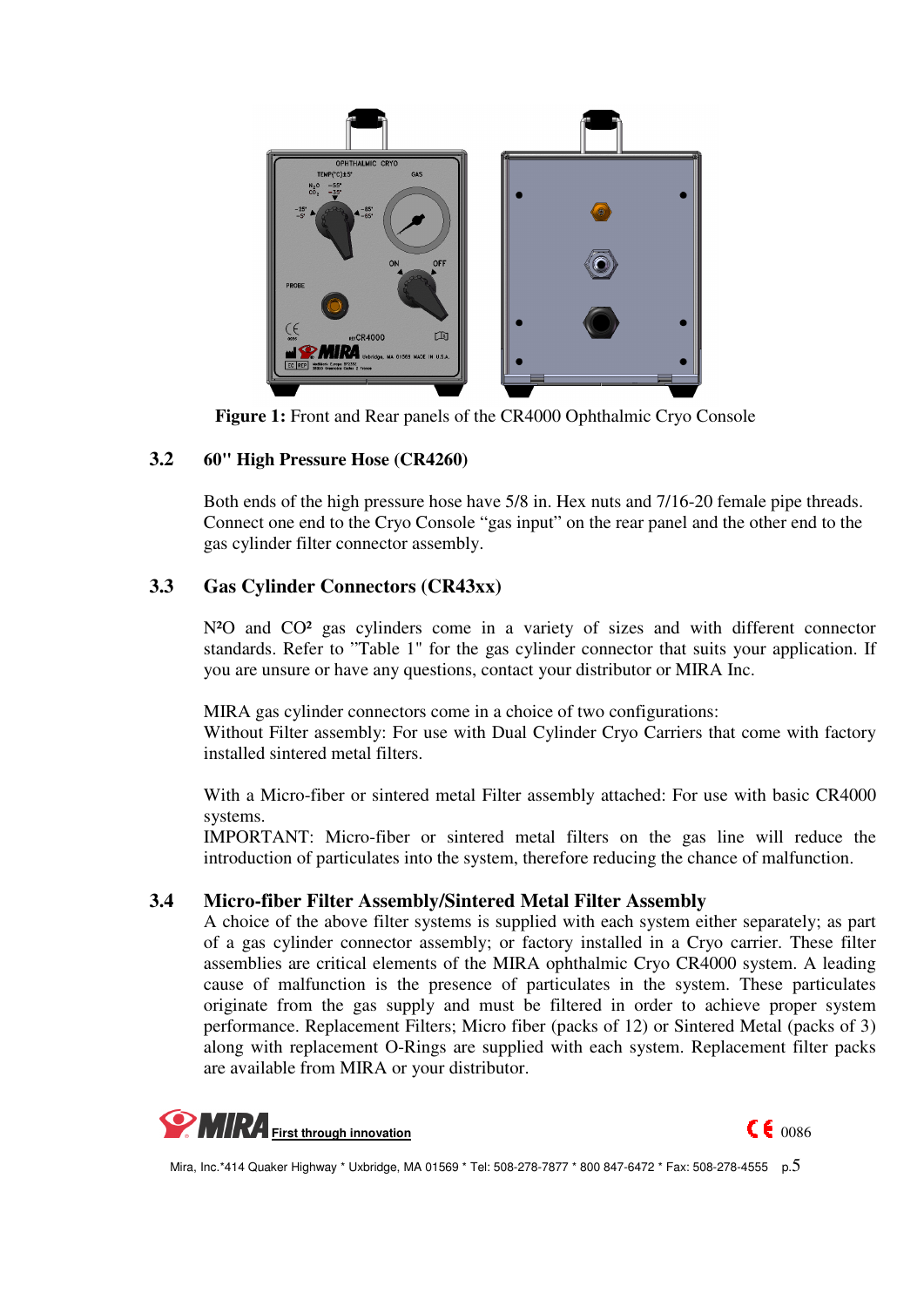### Microfiber Filter Assembly (Cont'd)

O-Rings are available from MIRA or your distributor (CR4350). The filter element should be changed every 30 to 45 days depending on use.

#### **3.5 Microfiber Filter Element and O-Ring replacement procedure (CR4350)**

- 1. Turn the gas cylinder valve OFF
- 2. Depressurize the CR4000 system. Turn "ON/OFF' switch to an in-between setting. Gas can be heard escaping from the exhaust port.
- 3. Unscrew, with a wrench, the bottom cylinder of the Micro-fiber Filter Assembly.
- 4. Remove the micro fiber filter element by sliding it off the metal core.
- 5. Inspect the O-Ring and replace if needed.
- 6. Install a new Micro-fiber Filter element (every 30 to 45 days depending on use).
- 7. Screw the bottom cylinder back on hand tight, then tighten no more than 1/4 turn.

**Optional;** Run test procedures as described in section 6.0.

# **Sintered metal Filter element and O-Ring replacement procedure (CR5350)**

Proceed as in items 1, 2 and 3 above

- 4. Remove the filter element
- 5. Inspect the sealing ring and replace unless it shows signs of damage.
- 6. Install a new filter element. With normal use this should last up to twelve months.
- 7. Screw filter cover back in place and tighten by hand. Use a wrench to tighten a further  $\frac{1}{4}$  turn

**Optional;** Run test procedures as described in section 6.0

#### **3.6 25ft Scavenger Hose (CR4160)**

Connect one end of the 25ft. Scavenger hose to the barbed fitting on the console back panel and the other end to an aspiration system or equivalent. The hose is used to remove exhausted gas from the treatment area.

## TABLE 1

#### Gas Cylinder Connectors.

#### **Model No; Description**

| CR4210                                                                                                                                           |  |
|--------------------------------------------------------------------------------------------------------------------------------------------------|--|
| Hand-tight $N_2O$ connector for "C" 8in. Cylinder (CGA Thread)<br>Hand-tight $N_2O$ connector/Filter for "C" 8in cylinder (CGA Thread)<br>CR4310 |  |
| <b>CR4220</b><br>Hand-tight $CO_2$ connector for "C" 8in cylinder (CGA Thread)                                                                   |  |
| CR4320<br>Hand-tight $N_2O$ connector/filter for "C" 8in cylinder (CGA Thread)                                                                   |  |
| CR4250<br>Universal T-Yoke connector for "E" 4in cylinder (not available in US)                                                                  |  |



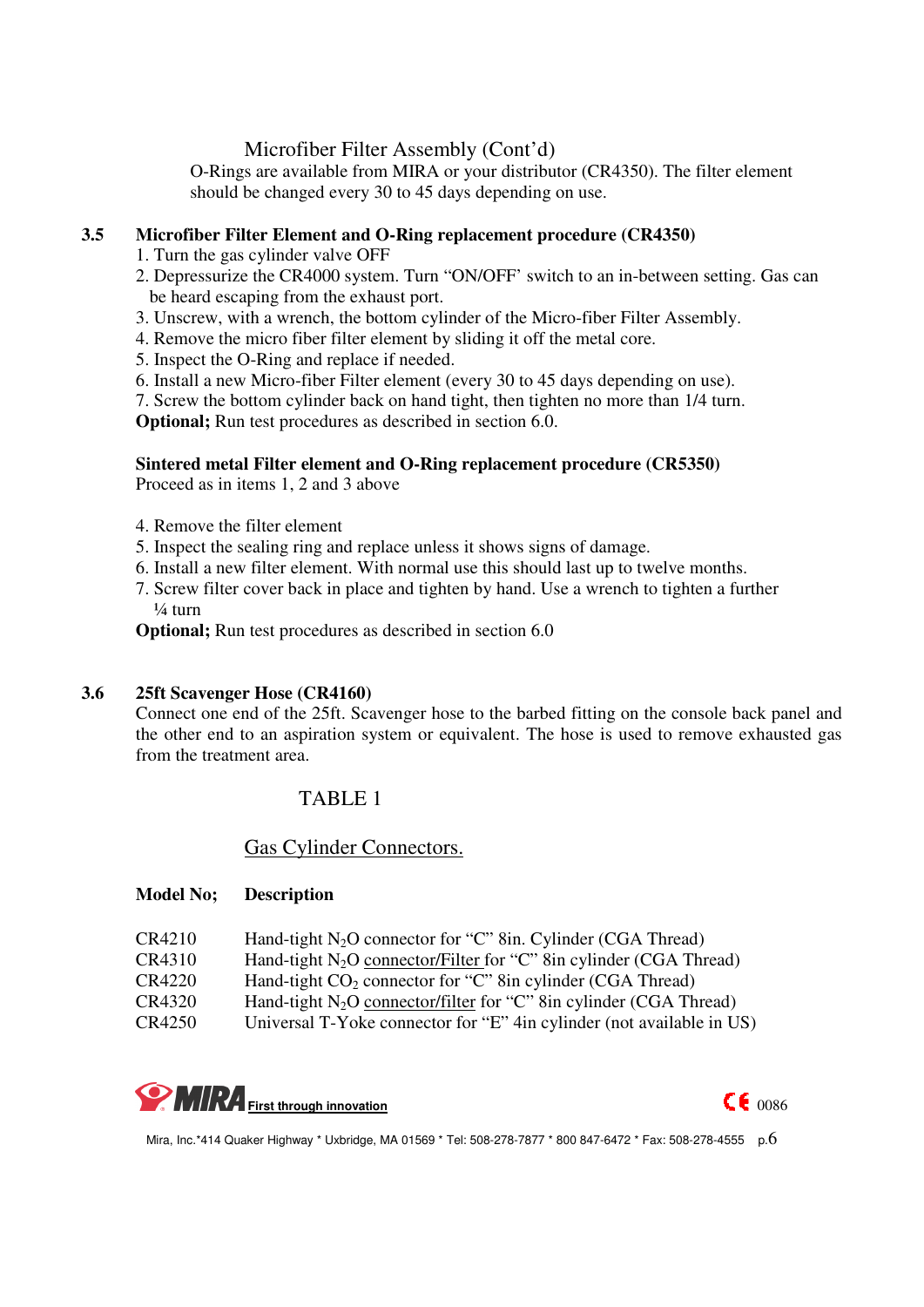# **TABLE 1 (cont'd.)**

| <b>CR4280</b> | T-Yoke assembly for "E" 4in. Cylinder $N_2O$                   |
|---------------|----------------------------------------------------------------|
| <b>CR4380</b> | T-Yoke assembly with Micro filter for "E" 4in. Cylinder $N_2O$ |
| CR4290        | T-Yoke assembly for "E" 4in. Cylinder $CO2$                    |
| CR4390        | T-Yoke assembly with Micro filter for "E" 4in. Cylinder $CO2$  |

# **3.7 Cryo Equipment Carrier Single/Dual Cylinder capacity (CR4150**)

The CR4150 is specially designed to hold one or two gas cylinder tanks and the CR4000 **Ophthalmic Cryo console at a convenient working height. It is ideal for use in an operating** 

room or office treatment area. Contact your distributor or MIRA for more information.

 **Fig 2**





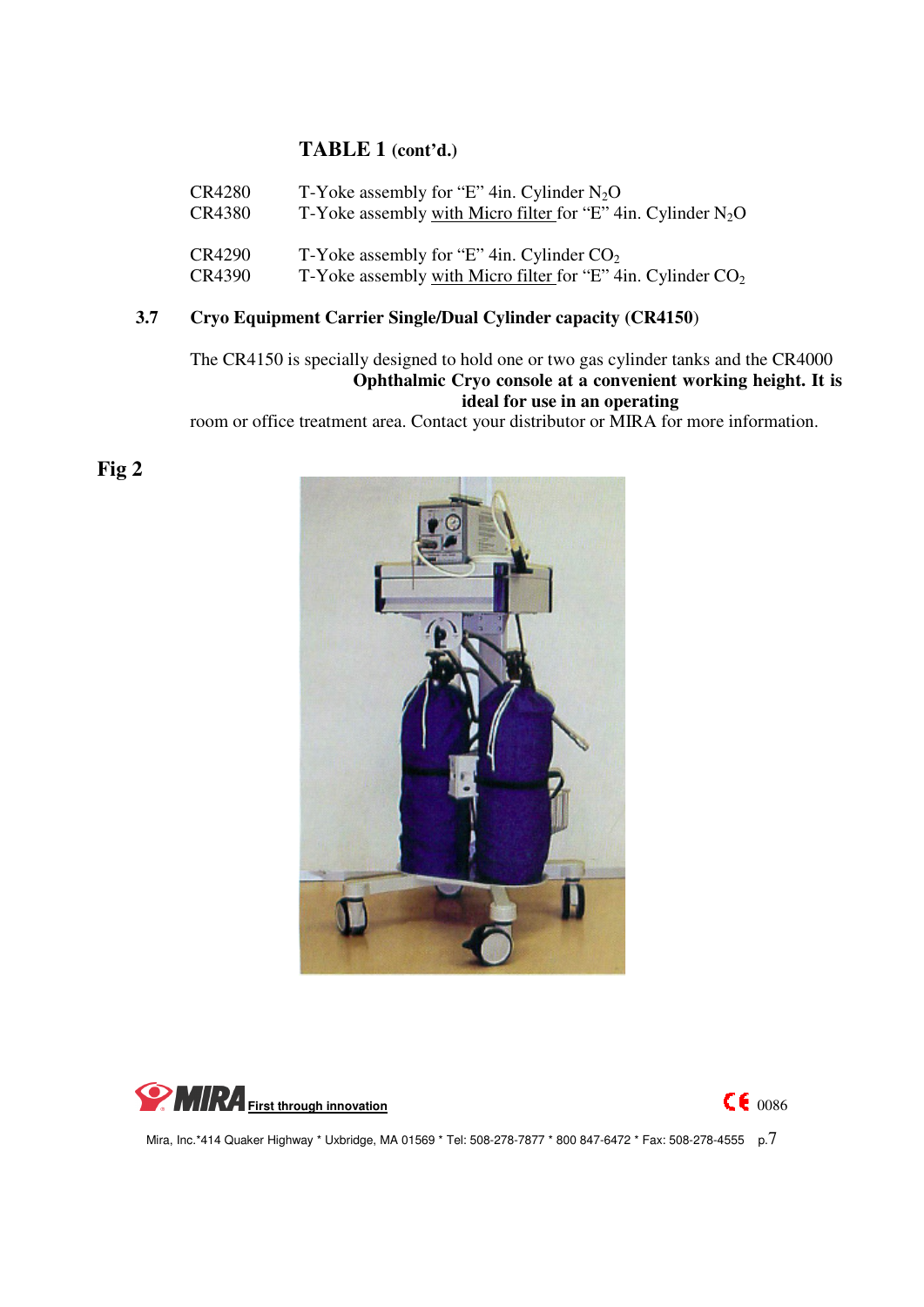# **3.8 CR4000 Instructional Video (CR40x)**

The CR4000 system instruction video is available in several formats: CD, NTSC, SECAM or PAL. A videotape or CD is supplied with each CR4000 system. The format received is customer specified. The video contains an overview of the CR4000 system and is intended to complement this manual. It can also be used as an instructional aid.

# **3.9 Ophthalmic Probes**

All probe shafts and tips are stainless steel. Refer to Table II for a listing of the MIRA Ophthalmic Cryo Probes. The gas expansion chamber is at the very tip of the probes, thereby assuring that freezing and defrosting occurs only at the target area. Warm highpressure gas insulates the shaft during freezing and defrosting cycles eliminating the need for and insulating boot while reducing the danger of freezing adjacent tissues. The handles present an unobstructed view of the probe shaft and remain comfortable to the hand during use.

#### **TABLE II Probe Model Numbers**

#### **Model No:** Description

|               |                               | <b>Tip Diameter Ice Ball Size</b> |                   |
|---------------|-------------------------------|-----------------------------------|-------------------|
| <b>CR4010</b> | <b>Curved Retinal</b>         | 2.8 <sub>mm</sub>                 | 3.5 <sub>mm</sub> |
| CR4015        | <b>Straight Retinal</b>       | $2.8$ mm                          | 3.5 <sub>mm</sub> |
| CR4022        | <b>Straight Cataract</b>      | 2mm                               | 3.0 <sub>mm</sub> |
| CR4023        | <b>Curved Cataract</b>        | 2mm                               | 3.0 <sub>mm</sub> |
| CR4025        | Mini Curved Cataract          | 1.5 <sub>mm</sub>                 | 2.0 <sub>mm</sub> |
| <b>CR4030</b> | Curved Glaucoma               | $3.5$ .mm                         | 4.0 <sub>mm</sub> |
| <b>CR4040</b> | Vitreous                      | $1.5 \text{mm}$                   | $2.5$ mm          |
| CR4045        | Mini Straight Vitreous        | $1.5 \text{ mm}$                  | 1.5 <sub>mm</sub> |
| CR4075        | <b>Curved Hammerhead</b>      | $2.8$ mm x 6mm long               | $4.5$ mm          |
| <b>CR4080</b> | <b>Curved Baby Hammerhead</b> | $1.5$ mm x 4mm long               | $2.5$ mm          |
| <b>CR4085</b> | Gaydon ROP                    | 2mm                               | 3.0 <sub>mm</sub> |
| <b>CR4090</b> | Abramson Retinoblastoma       | 1.5 <sub>mm</sub>                 | 2.0 <sub>mm</sub> |
| CR3095        | Lashkari Trichiasis           | 2.8 <sub>mm</sub>                 | $2.5$ mm          |

#### **4.0 INITIAL SET-UP PROCEDURE**

#### **IMPORTANT: To be performed or double checked each time an element of the CR4000 system is added, changed or disassembled.**

Obtain a non-siphon gas cylinder of  $N_2O$  or  $CO_2$ . The type of cylinder and gas selected will determine the connector needed. See table 1 for a complete selection of gas cylinder connectors.

**WARNING;** Siphon gas cylinders will vent gas in a liquid state when the valve is opened. **Do not use siphon gas cylinders**

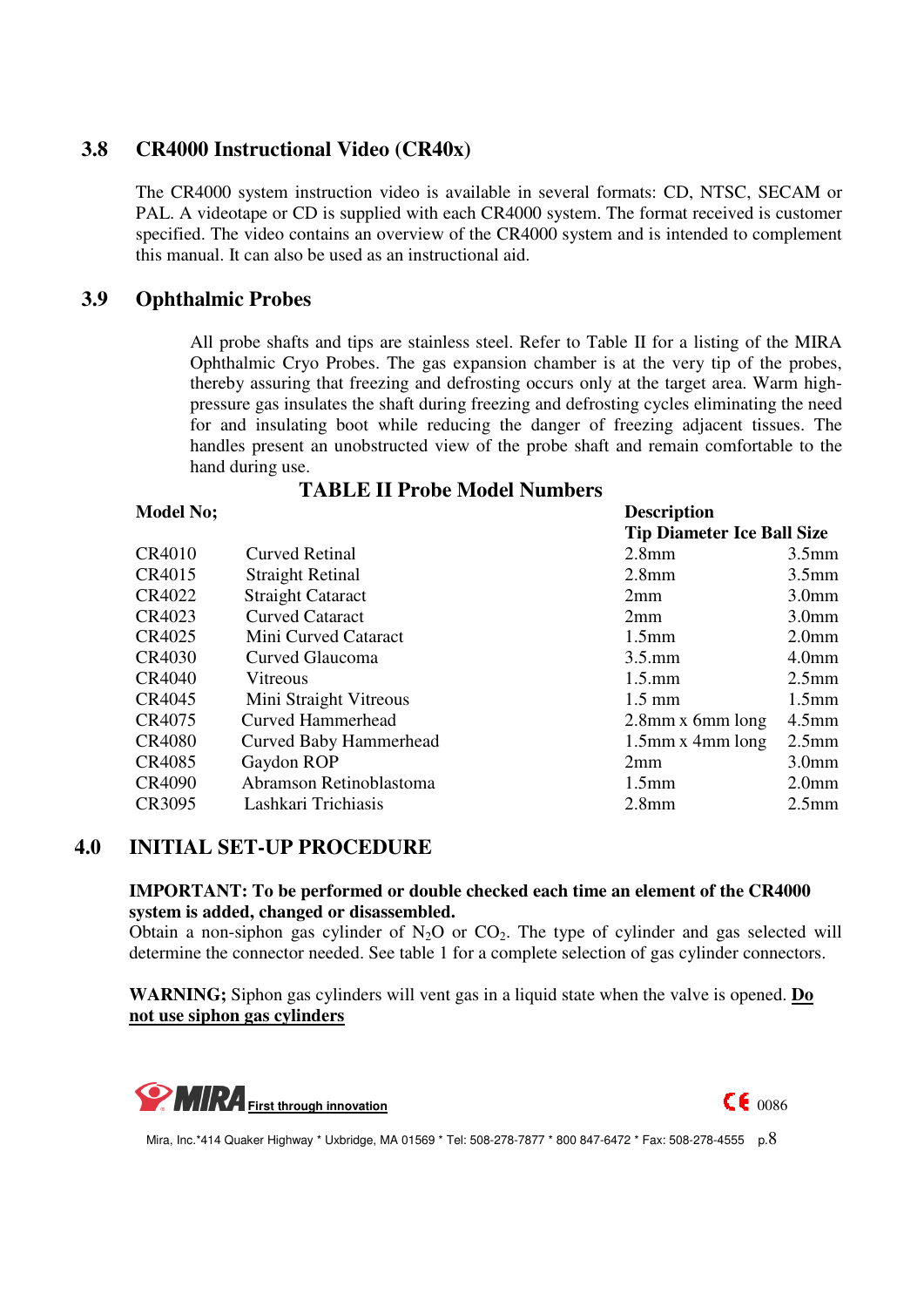Be sure that the gas cylinder is properly secured to a rack or the MIRA Equipment Carrier. It is important to prevent the cylinder from tipping over. If the cylinder was not stored critically, set aside for 24 hours. If it is hot or cold due to storage conditions, set it aside for 24hrs to equilibrate to room temperature.

Make sure that the "ON/OFF" valve on the front panel of the console is in the "OFF" position. Connect one end of the high-pressure hose to the "gas input" on the back of the console and the other end to the gas supply through the Micro-Filter Assembly. Tighten both the 5/8 hex nuts by hand then tighten them using an appropriate wrench. Attach cylinder connector to the gas supply cylinder per the appropriate procedure below.

#### **For CGA connector;**

a. Place the adaptor against the mating outlet of the cylinder valve.

b. Engage the quick-coupling nut and tighten by hand.

#### **For T-Yoke connector;**

a. To ensure a tight seal, use the washer supplied with the cylinder.

- b. Place the T-Yoke connector over the cylinder stub valve.
- c. Tighten the "T" handle by hand.

Connect one end of the 25ft. Scavenger hose to the rear panel fitting labeled "System Exhaust" Connect the other end to an aspiration system or equivalent.

#### **Note; Use of the scavenger hose will result in quieter operation of the CR4000**.

Check to be sure that the "ON/OFF' valve on the front panel of the Cryo console is in the "OFF" position. Then, completely open the valve on top of the gas cylinder by turning it counterclockwise. When the cylinder valve is completely open, turn it back (clockwise) one quarterturn.

This prevents the cylinder valve freezing and locking in the open position.

Listen and look for leaks at either end of the high-pressure hose. An audible hiss or frost on a fitting identifies a leak. A leak can be corrected by tightening the appropriate 5/8 nut(s) on the high-pressure hose. Any leak in the system will adversely affect the system performance, particularly freezing and defrosting.

# **5.0 FOOT-SWITCH OPERATION**

The foot-switch has approximately 12ft. (3.66metres) of reach in any direction.

A hissing sound is present each time the foot-switch is depressed or released.

Depressing the foot-switch pedal at any compass point will instantly freeze the probe tip. Releasing the foot-switch pedal will instantly defrost the probe tip.

A popping sound may be heard from the relief valve if the foot-switch is depressed within 30 seconds of its last release. This is normal. The purpose is to lower the exhaust pressure so that freezing can take place.

**CE** 0086

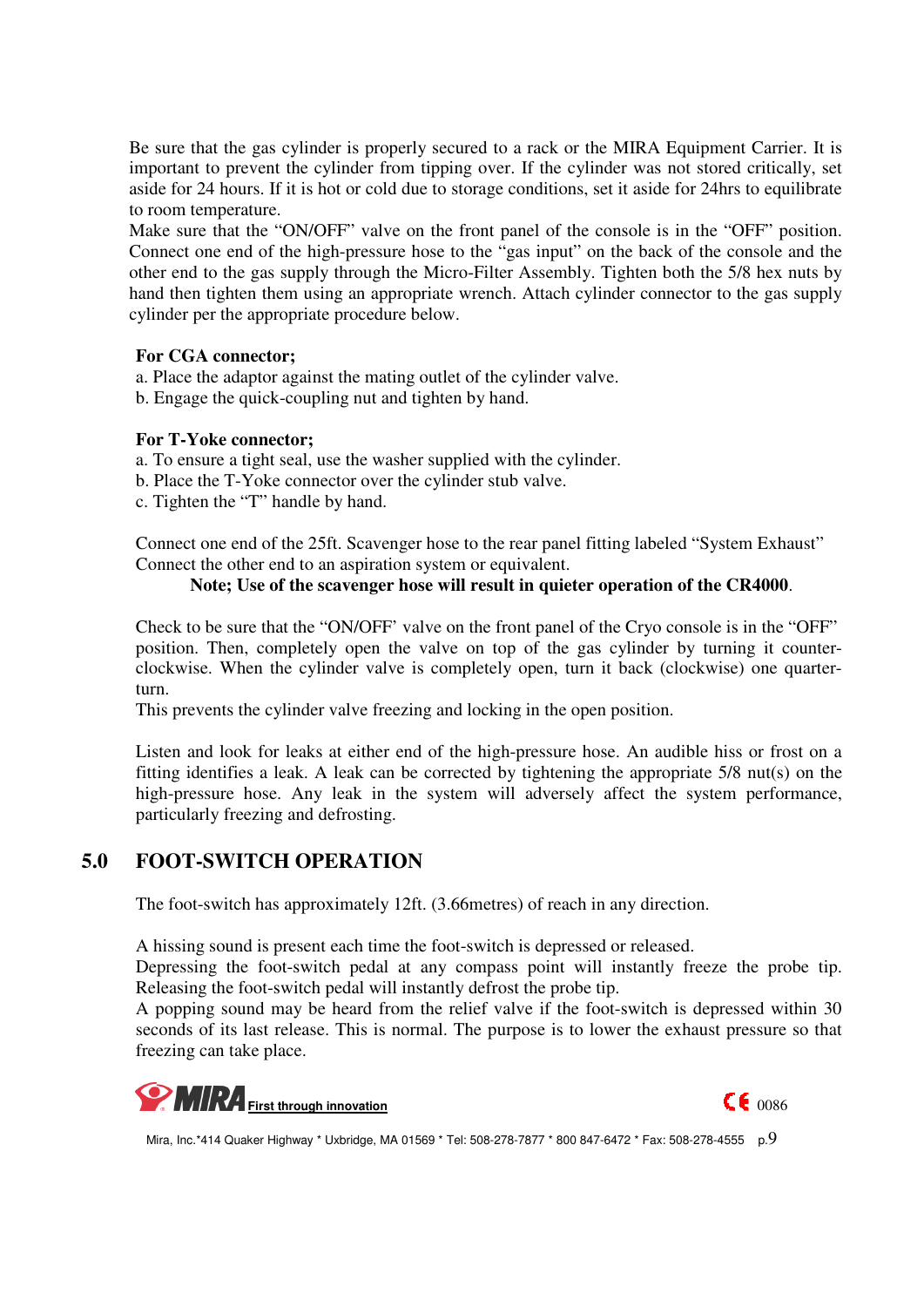### **6.0 TEST PROCEDURE** - **To be performed prior to patient treatment**

- **6.1** Select an Ophthalmic Cryo Probe and unscrew the protective cap from the probe jack.
- **6.2** Insert the probe jack all the way into the receptacle on the front panel. **IMPORTANT**: When the probe is not in use, the protective cap should be kept on the probe jack to prevent foreign matter and moisture from entering the probe system during handling, cleaning and sterilizing. (See section 8.0).
- **6.3 PRECONDITION PROBES**  To assure proper probe operation, **gas must be purged from the probes prior to their use.** To properly purge gas from a probe, follow the procedure below,
	- **6.3.1**. Set the front panel valve "ON/OFF" switch to "ON"
	- **6.3.2.** Verify there is a minimum of 680psi gauge of pressure. Check the pressure gauge Indicator, it should be in the green zone. (680-900psi gauge)
	- **6.3.3**. Select the -25 $^{\circ}$  C temperature setting for Nitrous Oxide (N<sub>2</sub>O) Select the -5 $^{\circ}$  C temperature setting for Carbon Dioxide (CO<sub>2</sub>)
	- **6.3.4**. Depress the foot pedal for 10 seconds and then release.
	- **6.3.5**. Wait 60 seconds while the exhaust gas is escaping from the rear scavenger port. **IMPORTANT; Most of the purging occurs during the last 30 seconds of the purge cycle.**
	- **6.3.6.** Repeat steps 6.3.4.and 6.3.5.twice**.** This will remove internal condensation as well as restore ambient temperature to the system.
	- **6.3.7.** The system is now ready for use.  **Should you wish to perform an "ice ball" test, proceed as follows; Remove probe tip cap. Submerge the tip into a solution of sterile saline and depress the foot pedal for 10seconds, keeping the tip in the solution. After ten seconds, with the foot pedal depressed, remove the probe tip from the solution. An ice ball of 1.5 to 2.5 mm larger than the diameter of the probe tip should have been formed. Release the foot pedal. In about 4 seconds, the ice ball should be free to move when tipping the probe.**
- **6.4**. To remove the probe, allow the gas to dissipate for approximately 60 seconds. This relieves the gas pressure in the system. If the probe must be removed quickly, turn the "ON/OFF" valve to "OFF" while depressing the foot-switch. This action depressurizes the system instantly.

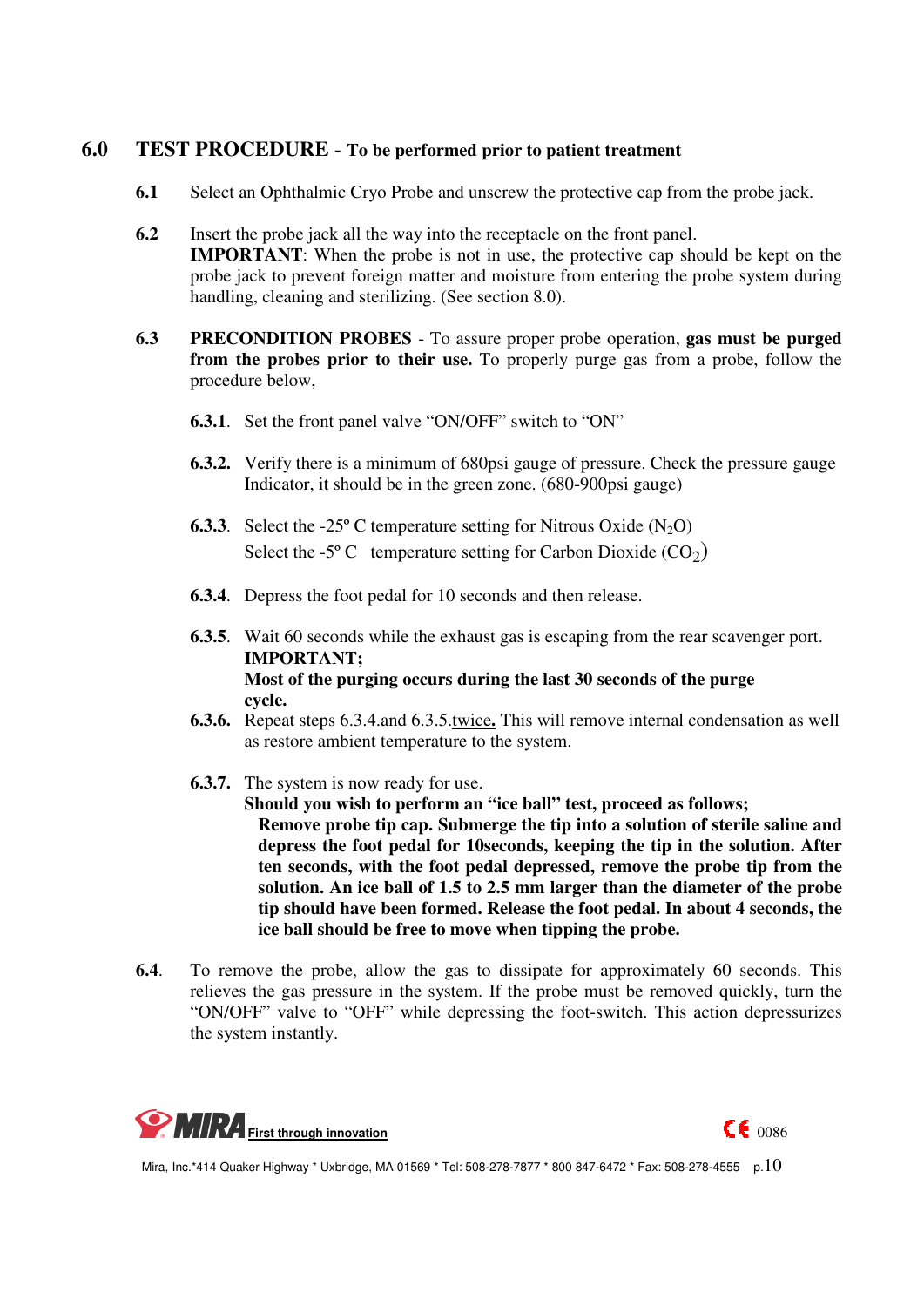# **7.0 PRESSURE REDUCTION REGULATORS**

For optimum performance of the Mini-Vitreous Probe CR4045, a standard pressure reduction regulator should be used to reduce the gas pressure delivered to the CR4000 system. A suitable two-stage pressure reduction regulator is used instead of the cylinder connector. The gas pressure from the cylinder should be adjusted to indicate 625psi on the CR4000 front panel gauge.

**A pressure reduction regulator** is only recommended for the Mini- Vitreous Probe CR4045. For all other probes, the pressure should be set between 680 and 900psi(700psi is preferred), within the green zone of the front panel gauge. Contact your MIRA representative for more information on pressure reduction regulators.

# **8.0 PROBE CARE**

**8.1 Use**

The Ophthalmic Cryo probes must be handled with care. They are non-electric and are easily inserted or removed from the console's receptacle. Do not use the probe if the tip is scratched or damaged. Return scratched or damaged probes to MIRA for repair.

**WARNING;** Do not alter the shape of the probe tip. The shape of the probe tip is vital to its proper function. Any change to the probe tip will void the manufacturer's warranty.

#### **8.2. Cleaning**

The probes can be cleaned in accordance with the published protocol. **The entire probe should never be submerged in any solution**. The probe jack cap should always be attached during cleaning or sterilization to prevent foreign particles from entering the body.

#### **8.3 Storage**

Storing the probes in tight coils is not recommended. Coil loops should be a minimum of 6 inches. The white caps will protect the probe tip and probe jack when being transported or stored.

#### **8.4 Sterilizing**

CR4000 probes are made of stainless steel, Teflon and silicone rubber. The probes should be sterilized in accordance with hospital protocol and Mira, Inc. IFU. It is the user's responsibility to select the sterilizing conditions that do not harm these materials. These materials will tolerate steam sterilization.

WARNING; The probe jack cover must be screwed into place before sterilizing regardless of the sterilizing methods used. If moisture from steam or gas enters the probe during sterilization, it will adversely affect the performance of the system.

**Please ensure that the probe tip cover is on at all times when the probe is not in use.**



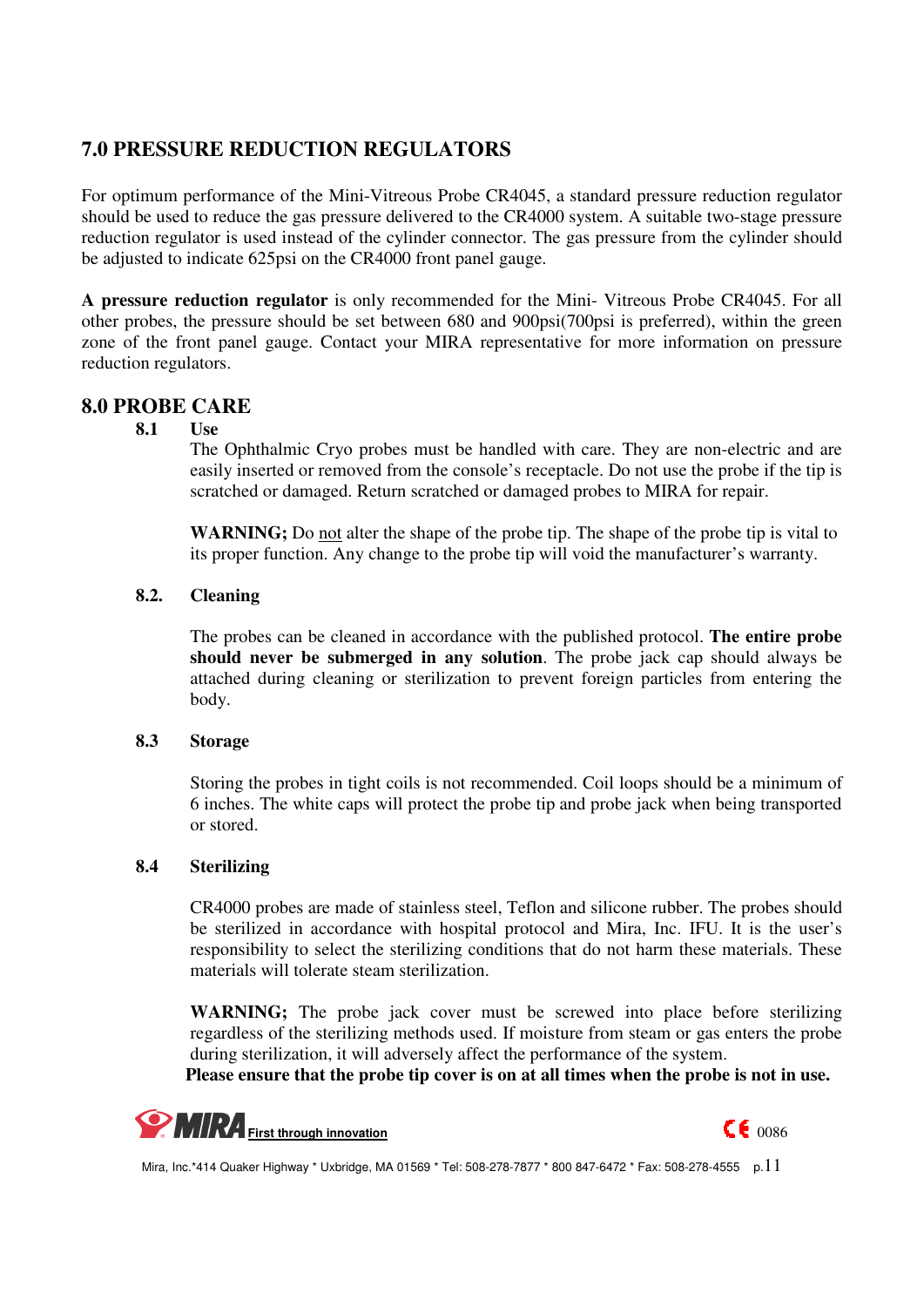# **9.0 COOLANT INFORMATION**

The CR4000 system operates on medical grade Nitrous Oxide  $(N_2O)$  or Carbon Dioxide (CO<sub>2</sub>). **DO NOT** expose the gas cylinders to direct heat. Compressed gas must be handled with care.

Improper storage temperatures or overfilling cylinders can cause equipment malfunction. Store cylinders at room temperature for 24 hours prior to use.

Cylinder pressure will increase when the cylinder is heated and decrease when it is cooled. The nominal cylinder pressure for  $N_2O$  is 730psi and  $CO_2$  is 850psi.

Non-siphon cylinders must be used and should be stored in the upright position.

Gas cylinders used with this system **must be non-siphon**.

#### WARNING: Liquid N<sub>2</sub>O or CO<sub>2</sub> can damage your system

### **10.0 SAFETY INFORMATION**

#### **10.1 Safety Features**

Because the CR4000 is completely non-electric, there are no electrical shock hazards.

The micro-fiber filter / Sintered metal filter assemblies prevent foreign particles or oils from entering the CR4000 console and probes. Replaceable Micro-fiber filter / Sintered Metal elements are available from MIRA.

The front panel pressure gauge of the CR4000 console displays gas pressure from the gas supply cylinder reducing the possibility of running out of gas during use. The MIRA Dual Cylinder Cryo Equipment Carrier CR4400 (see section 3.7. and Fig. 2) can hold a spare cylinder. A fresh supply can be made available by using the carriers specially designed switch-over valve.

Adequate pressure regulation (except when using the Mini-Vitreous Probe CR4045, See section7) is built into the CR4000 Console and calibrated by MIRA to decrease operator intervention and to prevent errors in setting cylinder pressure

The MIRA CR4000 system has a rapid freeze and defrost system available. Gas expansion occurs only at the tips of the MIRA CR4000 probes allowing for greater control of application time and target tissue area.

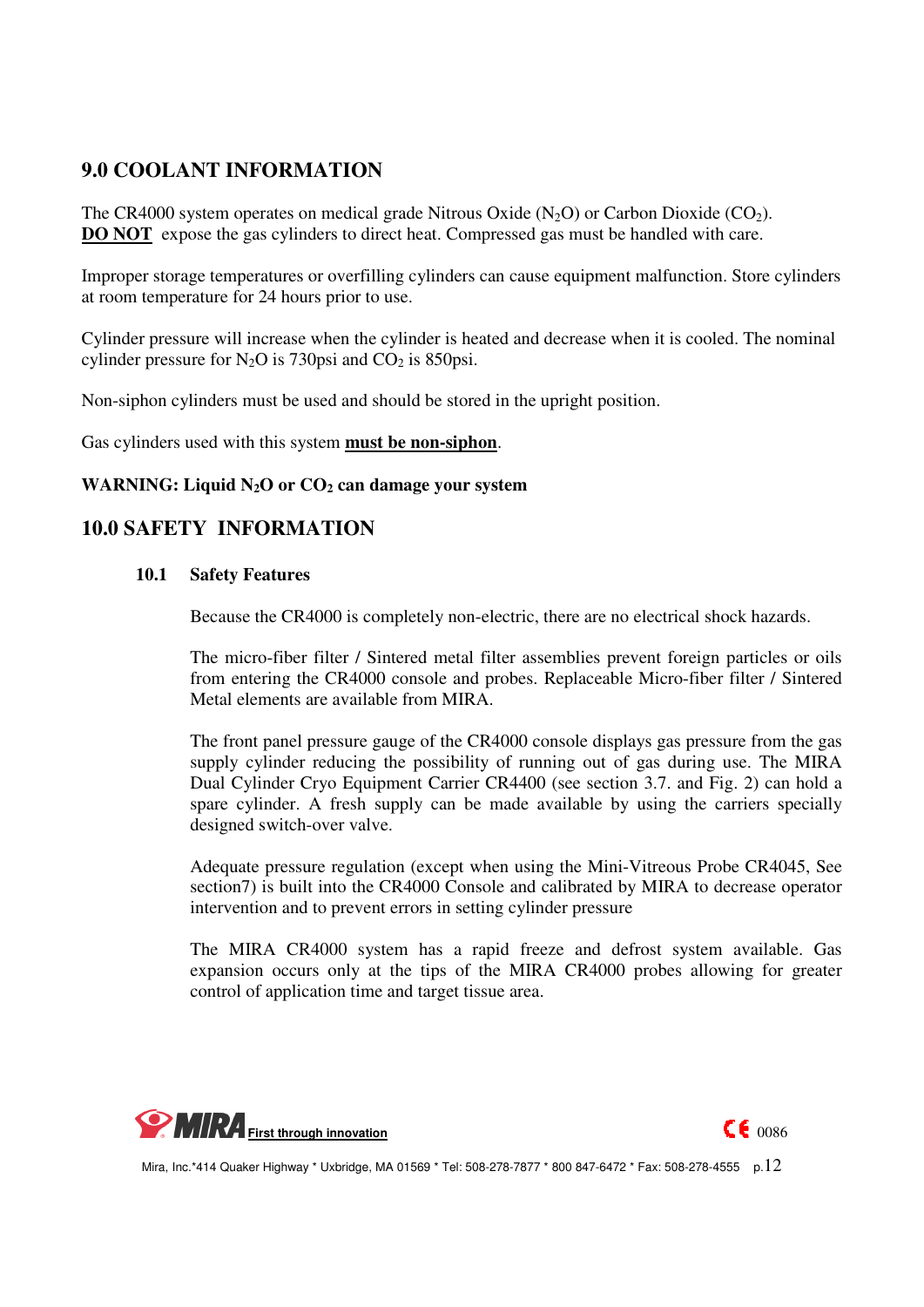#### **10.2 General Safety Precautions**

Review this manual with all personnel involved with the use of the CR4000.

Always mark the empty gas cylinder so it can be replaced immediately

Liquid  $N_2O$  or  $CO_2$  will damage the CR4000 surgical unit. Use only siphon gas cylinders.

If for any reason the Ophthalmic Cryo CR4000 console, probes or accessories has to be returned to MIRA Inc., see section 11.0 for shipping information.

The initial set-up procedure described in section 4.0 should be performed/triple checked each time an element of the CR4000 system is added, changed or disassembled.

The test procedure described in section 6.0 should be performed before patient treatment.

Turn the gas cylinder OFF and depressurize the CR4000 system before changing the Micro-filter/Sintered metal filter or "O" ring

When the probe is not in use, the protective cap should be kept on the probe jack to prevent foreign matter and moisture from entering the probe system during storage, handling, cleaning and sterilization.

#### **Also, please ensure that the probe tip cap is in place whenever the probe is not in use. Do not change the shape of the probe tip as this is vital to the proper functioning of the device.**

To assure proper probe operation, gas must be purged from the probes prior to their use.

The probes can be cleaned in accordance with protocols (see addendum A). The entire probe should never be submerged in any solution.

**DO NOT** expose the gas cylinder to direct heat.

Improper storage temperatures or overfilling cylinders can cause equipment malfunction.

Non-siphon cylinders must be used and should be stored in the upright position.

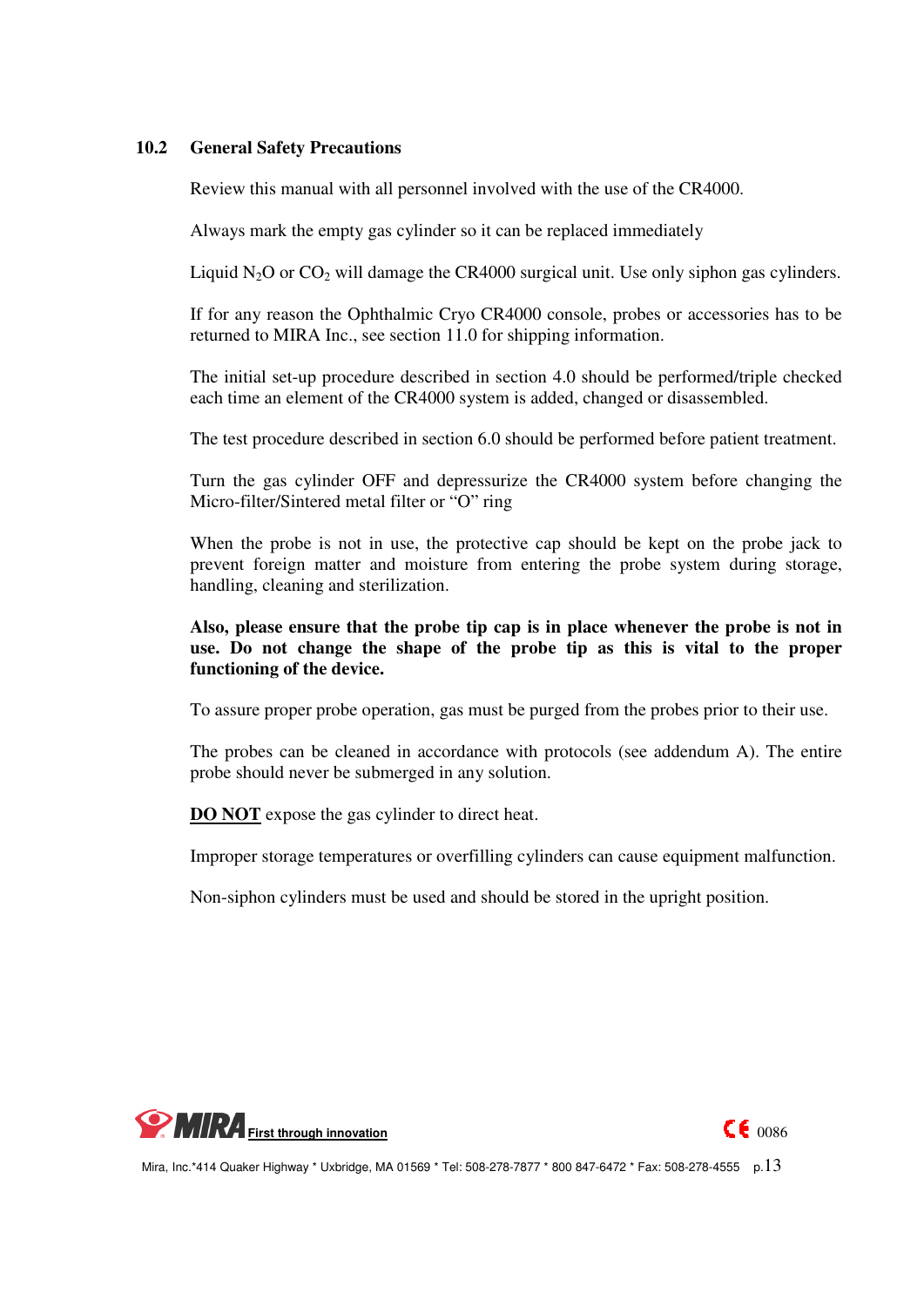# **11.0 Shipping Information**

If for any reason the ophthalmic Cryo CR4000 console or any of the probes and accessories has to be returned to MIRA Inc., please do the following: Before shipping please contact MIRA Customer Service to obtain a Return Goods Authorization (RGA) Remove the high-pressure hose from the "Gas Input" on the rear of the console. Remove the scavenger tube from the "Exhaust" fitting on the rear of the console.

Do not remove the foot pedal; It should be packed with the console avoiding sharp bends and kinks of the connecting hoses. Thoroughly clean and sterilize all probes. Place protective caps over probe jacks and tip ends. Do not coil the probe hose into coils less than 6 inches in diameter. Place all probes in plastic bags.

Enter a brief note that includes the following;

- Return Goods Authorization (RGA#)
- Your full address for return of shipment. (Please include specific department)
- Description of the malfunction or reason for return
- Pack equipment securely inside a heavy wall cardboard box using foam and/or bubble pack..
- Ship Carton to: *MIRA INC.* 414 Quaker Highway Uxbridge, MA 01569 Tel; 508-278-7877, 1-800-847-MIRA (6472) - Fax;508-278-4555

# **12.0 Specifications**

| Console dimension;        | -Width $5.5$ in $(14.0 \text{ cm})$                                                      |
|---------------------------|------------------------------------------------------------------------------------------|
|                           | -Height $6.5$ in $(16.5 \text{ cm})$                                                     |
|                           | -Depth $(11 \text{ in } (27.9 \text{ cm})$                                               |
| Console Weight            | $-16lb. (7.3kg)$                                                                         |
| Power Source (input)      | -Pressurized $CO_2$ or $N_2O$ gas (NON ELECTRICAL)                                       |
| Temperature settings      | $N_2O: -25, -55, -85 (+/-5)$ °C)                                                         |
|                           | $CO_2$ : -5, -35, -65 (+/-5° C)                                                          |
| Foot-switch dimensions;   | - Approximately 12ft. (3.66 meters)                                                      |
| Gas Input                 | $-7/16-20$ male thread                                                                   |
| <b>High Pressure Hose</b> | $-60$ in, $(152.4cm)$ 5/8" hex nuts                                                      |
| (Gas intake) CR4260       | 7/16-20 female thread both ends                                                          |
| Cylinders                 | - Non-siphon only                                                                        |
| <b>Gauge Pressure</b>     | - 680-900psi (Recommended)                                                               |
| Gas Cylinder pressure     | - $CO_2$ 850psi. max., 70° F                                                             |
|                           | - N <sub>2</sub> O 730psi. max., 70° F Scavenger Hose CR4160 - 25ft. $(7.62)$<br>meters) |
|                           |                                                                                          |